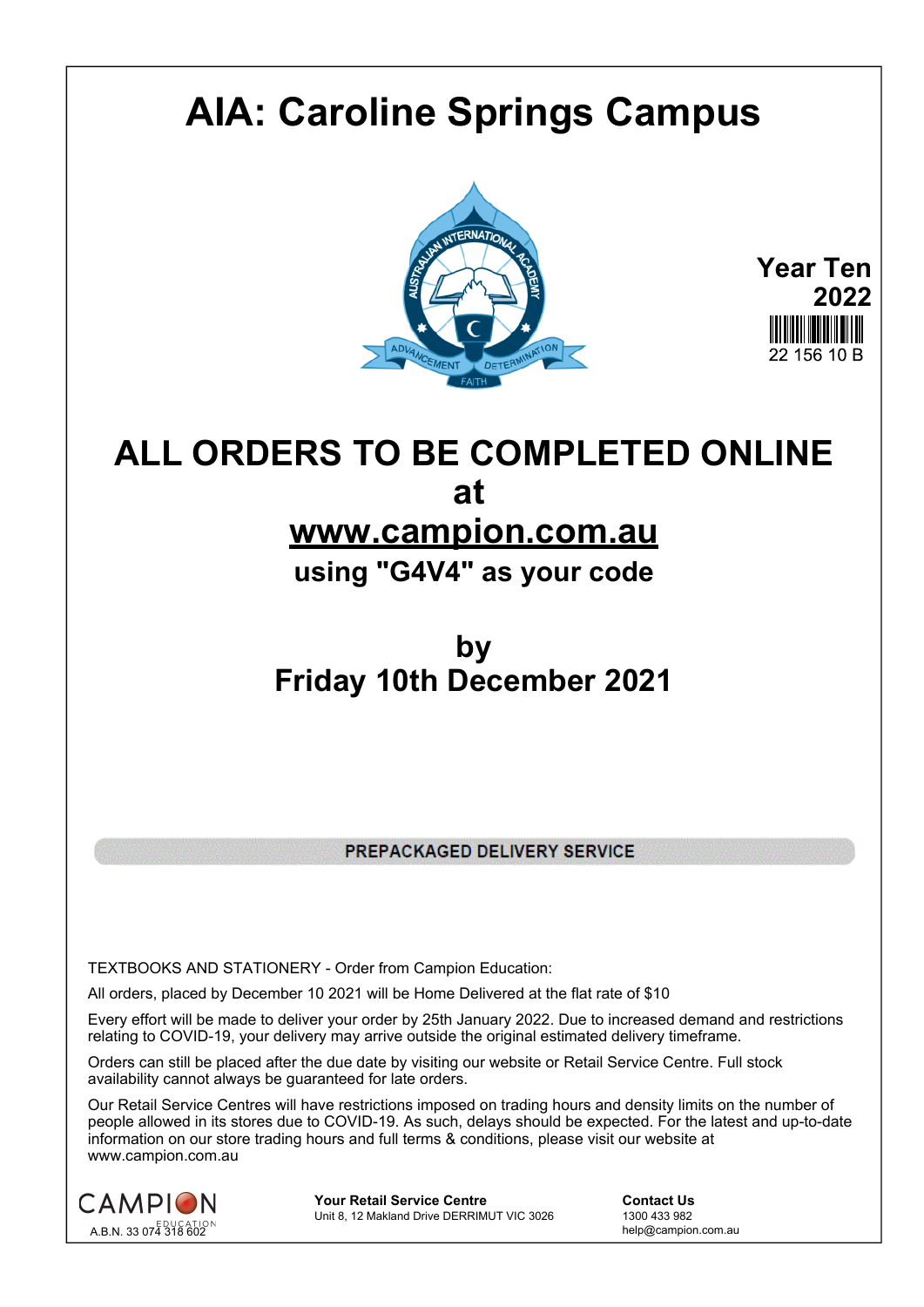| TICK THE BOX FOR THE ITEMS REQUIRED -                                                      | TICK THE BOX FOR THE ITEMS REQUIRED -                                   |                  |  |  |  |  |
|--------------------------------------------------------------------------------------------|-------------------------------------------------------------------------|------------------|--|--|--|--|
| V<br>Location<br><b>Description</b><br>Price                                               | V<br><b>Description</b><br>Price                                        | Location         |  |  |  |  |
|                                                                                            | Textbook purchased as part of the Value Bundle listed above             |                  |  |  |  |  |
| <b>Year Ten</b>                                                                            |                                                                         |                  |  |  |  |  |
| All items are required in the correct quantity (number). Exercise and Textbooks need       | <b>THE ARTS</b>                                                         |                  |  |  |  |  |
| to be labelled. These items are to be brought to school on the first day and labelled      | 1 x Visual Art Diary A3 110gsm 60 Sheet/120 Page \$9.25<br>9 □          | P56677           |  |  |  |  |
| with student's name. No liquid paper permitted at school.                                  | 1 x Page Markers 4 Colours 50 each 73mm x 22.2mm. \$5.40<br>$10$ $\Box$ | P50831           |  |  |  |  |
|                                                                                            | $11$ $\Box$                                                             | P56166           |  |  |  |  |
| <b>DIGITAL RESOURCES</b>                                                                   | 12 $\Box$                                                               | P56176           |  |  |  |  |
| Education Perfect and Stile subscriptions - \$85 Payable with Term 1 school fees           | 13 $\Box$                                                               | P56190           |  |  |  |  |
|                                                                                            | 14 $\Box$                                                               | P56197           |  |  |  |  |
|                                                                                            | 1 x Pencils-Coloured Derwent Artist Tin 36\$102.95<br>$15$ $\Box$       | P56266           |  |  |  |  |
| Laptop (Compulsory for 2022)<br>Retain from previous year or purchase as required          | 1 x Pen Felt Tip Triplus Fineliner Black \$2.20 16                      | P56141           |  |  |  |  |
| <b>Specifications</b>                                                                      | <b>VCE SUBJECTS</b>                                                     |                  |  |  |  |  |
| Prefer Non-Apple devices (No iPADs)<br>(Windows Operating System)                          |                                                                         |                  |  |  |  |  |
| Suggested Screen size 12" - 14"<br>No SIM capability                                       | STUDENTS TO CHOOSE 1 VCE SUBJECT ONLY                                   |                  |  |  |  |  |
| Has at least one USB port                                                                  | <b>BIOLOGY</b>                                                          |                  |  |  |  |  |
| 1 x Headphones Stereo Deluxe Lightweight with<br>\$10.95<br>P51464<br>$\Box$ 1             | 1 x Heinemann Biology 1 VCE SB/WB/EB 6E [Bruns et\$119.95 17            | P30101           |  |  |  |  |
|                                                                                            |                                                                         |                  |  |  |  |  |
|                                                                                            | New Edition for 2022                                                    |                  |  |  |  |  |
| <b>TEXTBOOK VALUE BUNDLE</b>                                                               | <b>HEALTH AND HUMAN DEVELOPMENT 1&amp;2</b>                             |                  |  |  |  |  |
| <b>ALL STUDENTS REQUIRE</b>                                                                | 1 x Jacaranda VCE Key Concepts HHD 1&2 Print/<br>$$80.00$ 18 $\Box$     | P30247           |  |  |  |  |
| 1 x Digital AIA CS Jac Supercourse Bundle AC Yr 10 \$132.00 2 ORDER ONLINEEA31068          | LearnON/StudyON 7E [Beaumont]<br>New Edition for 2022                   |                  |  |  |  |  |
| This Digital Bundle contains digital access for Maths, Science, Individuals and Societies, | <b>MEDIA 1&amp;2</b>                                                    |                  |  |  |  |  |
| Health, English and Art.                                                                   | 1 x Media Reframed: VCE 1-4 (Print & Digital) [Mason- \$84.95 19        | P00673           |  |  |  |  |
| <b>LANGUAGE ACQUISITION</b>                                                                |                                                                         |                  |  |  |  |  |
|                                                                                            | <b>STATIONERY</b>                                                       |                  |  |  |  |  |
| <b>OPTION 1: ARABIC</b>                                                                    | PLEASE NOTE: ALL ITEMS SHOULD BE CLEARLY LABELLED WITH STUDENT NAME     |                  |  |  |  |  |
| Arabic books will be provided from Caroline Springs Campus by the teacher.                 | NO LIQUID PAPER PERMITTED AT SCHOOL                                     |                  |  |  |  |  |
|                                                                                            |                                                                         |                  |  |  |  |  |
| <b>OPTION 2: FRENCH</b>                                                                    | 1 x Eraser Plastic Pencil Economy in sleeve \$0.70 20                   | P55522           |  |  |  |  |
| Provided by the teacher                                                                    |                                                                         | P50613           |  |  |  |  |
|                                                                                            | 2 x Pen Ballpoint Cap Type Black Medium  \$0.70 22                      | P56094<br>P56095 |  |  |  |  |
| <b>ISLAMIC STUDIES</b>                                                                     |                                                                         | P56096           |  |  |  |  |
|                                                                                            | $25$ $\Box$                                                             | P56166           |  |  |  |  |
| Islamic Studies book will be provided from Caroline Springs Campus by the teacher.         | 1 x Pencil Case Tartan Giant 375mm x 264mm 2 Zip \$4.60<br>$26$ $\Box$  | P56216           |  |  |  |  |
| Islamic Studies Booklet - Tawheed: Oneness of Allah and Shari'ah: The Islamic Law          | 27 $\Box$                                                               | P55652           |  |  |  |  |
|                                                                                            | $28$ $\Box$                                                             | P56414           |  |  |  |  |
|                                                                                            | $29$ $\Box$                                                             | P50159           |  |  |  |  |
| <b>DESIGN</b>                                                                              | 1 x Sharpener Pencil Plastic Double Hole (HQ)  \$0.55<br>$30$ $\Box$    | P56244           |  |  |  |  |
| Provided by the teacher                                                                    | 1 x Stapler - Stapling Machine #10 Plus Staples \$4.25<br>31 $\Box$     | P56562           |  |  |  |  |
|                                                                                            | $32\Box$                                                                | P51538           |  |  |  |  |
| <b>ENGLISH</b>                                                                             | 1 x Dividers A4 1-5 Tab Extra Wide Ass Col 36150  \$4.65<br>$33$ $\Box$ | P50571           |  |  |  |  |
| P14778<br>1 x Pearson English 10 SB/AB/EB 2E [Stacey et al] \$75.95<br>$3\Box$             |                                                                         | P56329           |  |  |  |  |
| P02067<br>1 x Animal Farm (P/B) [George Orwell] \$19.99<br>$4\Box$                         | 1 x Display Book A4 40 Pockets Blue Refillable \$5.80 35                | P50178           |  |  |  |  |
| 1 x Of Mice and Men (Penguin Modern Classic)<br>\$19.99<br>$5\Box$<br>P02163               | (For Science)                                                           |                  |  |  |  |  |
| 1 x Macbeth (No Fear Shakespeare) [John Crowther] \$12.99<br>$6\Box$<br>P01661             | 1 x Display Book A4 20 Pocket Clear Cover Grey<br>$$2.25$ 36 $\Box$     | P50561           |  |  |  |  |
| <b>INDIVIDUALS AND SOCIETIES</b>                                                           |                                                                         |                  |  |  |  |  |
| Textbook purchased as part of the Value Bundle listed above                                | (For Islamic Studies & Quran)                                           |                  |  |  |  |  |
|                                                                                            | 1 x Display Book A4 40 Pockets Blue Refillable \$5.80 37                | P50178           |  |  |  |  |
| <b>MATHEMATICS</b>                                                                         | (For Maths)                                                             |                  |  |  |  |  |
|                                                                                            |                                                                         |                  |  |  |  |  |

**Textbook purchased as part of the Value Bundle listed above**

|                                                              | P55832 | (For Arabic or French)                          |
|--------------------------------------------------------------|--------|-------------------------------------------------|
| 1 x Calculator Texas TI-Nspire CX II CAS Touchpad \$259.95 8 | P50982 |                                                 |
| Colour                                                       |        | 1 x Display Book A4 20 Pocket Black Refillable. |

### **SCIENCE**

**(For English)**

1 x Display Book A4 20 Pocket Grey Refillable................. \$2.00 38

1 x Display Book A4 20 Pocket Black Refillable............... \$2.00 39 PS5442